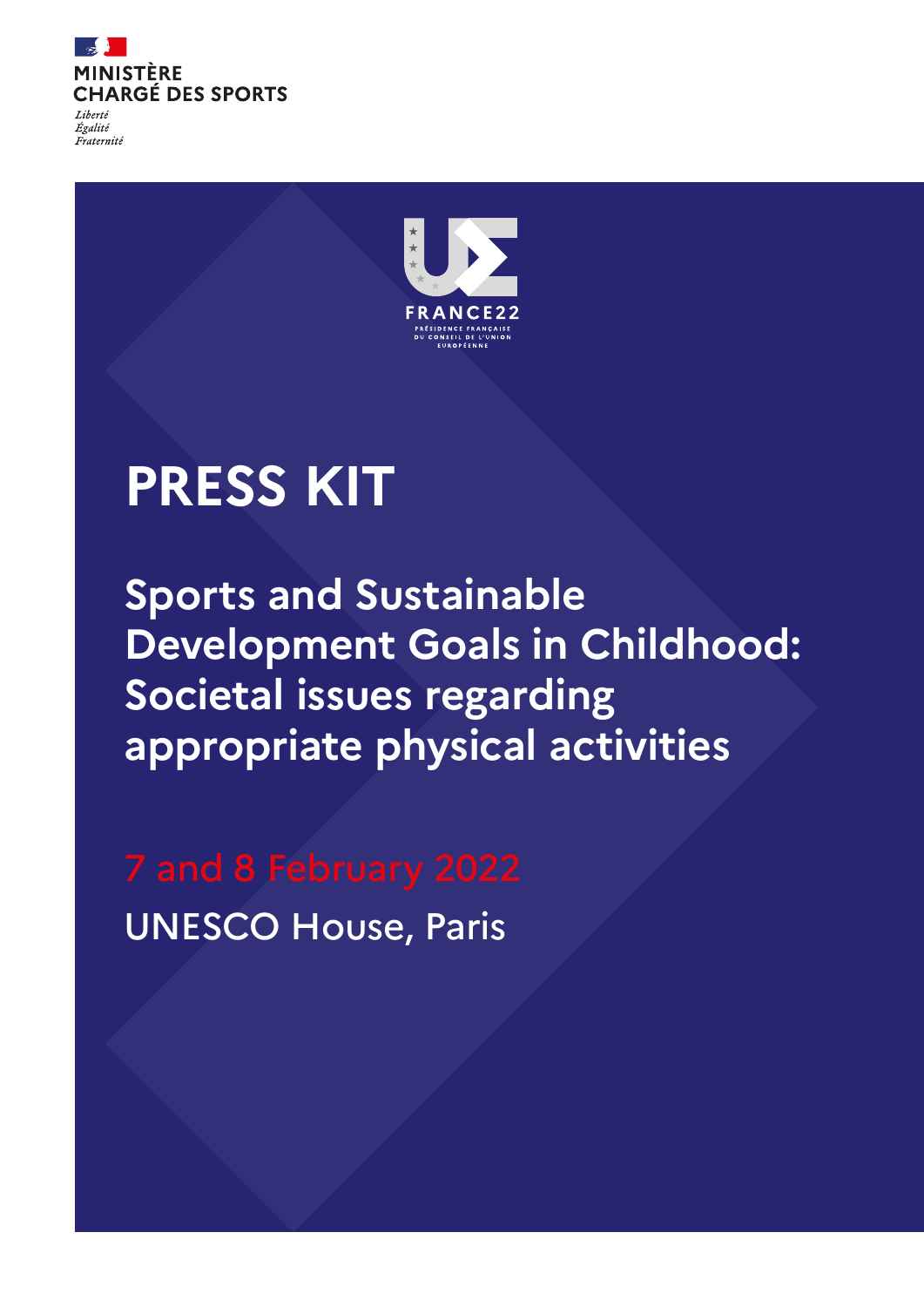## **Speech by the Minister**

In 2017, the EU's Eurobarometer survey indicated that 40% of Europeans exercise or play sport at least once a week, including 7% who do so regularly (at least five times per week). Levels of participation have not changed substantially since 2013.

On the other hand, roughly 46% of Europeans said they never exercise or play sport, a rate continuing a gradual upward trend since 2009.

Furthermore, in 2021, 91% of Europeans aged between 15 and 24 agreed that tackling climate change could help improve their own health and well-being.

I firmly believe that sport itself provides the resources to raise awareness of the issues and challenges surrounding sustainable development and to allow each and every one of us to become a true agent of change.

Sustainable development education requires instilling guidelines, awareness and critical thinking from a very young age.

Sports and exercise offer a pathway adapted to individuals of all ages, because sustainable development education is above all a journey:

- Starting at pre-primary level, moving and physical activity allow children to experiment, try new things, put their motor skills to the test and develop confidence in their bodies. In short, it allow them to gain independence.
- At primary school, discovering team sports teaches children how to interact with others, and to respect coaches, their opponents, the referee and their team.
- These initial steps are crucial as they allow children to better understand the intricacies of sports, sporting rules and the principles of sporting competition as they progress in their education.

At each of these steps, exercise and sport take place in an environment about which children and adolescents gradually learn and become more aware, progressively assessing the impact certain practices and behaviours can have on it.

To establish and cultivate a respectful and future-oriented relationship with the world, sports are fundamental as they are a vital ingredient of education on sustainable development goals from a very young age.

I am extremely proud to propose, alongside my Swedish and Czech counterparts, this ministerial conference on the issues surrounding appropriate physical activities. I hope this conference will open up more shared prospects at European level, not only for our public sports policies but also for all stakeholders in education.

> **Roxana Maracineanu** *Minister Delegate for Sport*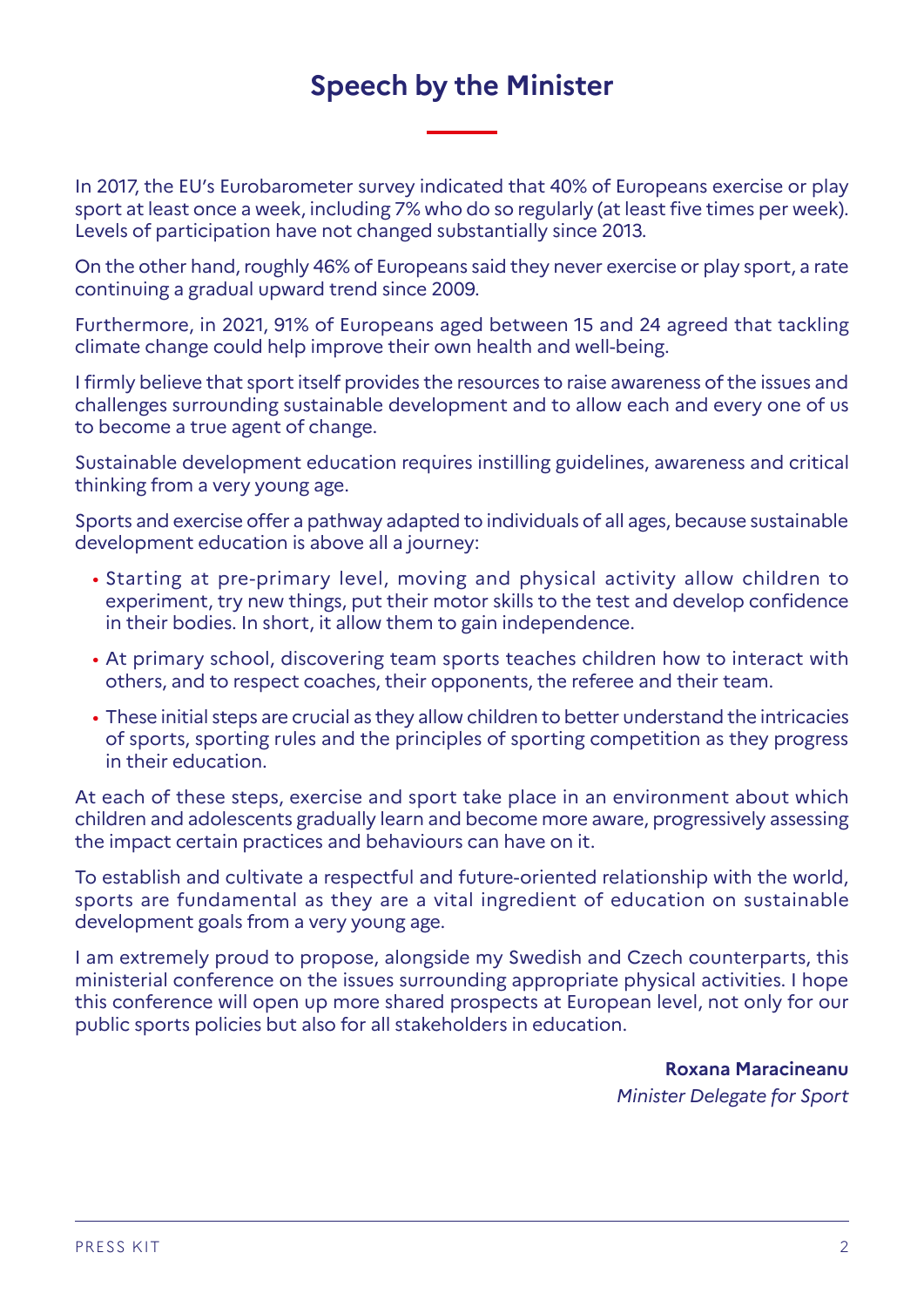## **Introduction - What is the French Presidency of the Council of the European Union?**

### **What does the presidency of the Council of the European Union involve?**

Each Member State holds the presidency of the Council of the European Union for six months on a rotating basis. The presidency of the Council organises and presides over meetings, brokers compromises, adopts conclusions and ensures the coherency and continuity of the decision-making process.

It ensures the proper cooperation between all Member States and acts as a liaison between the Council and the Commission and European Parliament.

### **What is the Council of the European Union?**

Also called the Council of Ministers, or simply the Council, the Council of the European Union brings together the ministers of the EU Member States who meet in configurations by sector of activity. Together with the European Parliament, it serves as the co-legislator of the European Union.

More specifically, the ministers will preside over nine configurations of the Council of the EU:

- General Affairs;
- Economic and Financial Affairs;
- Justice and Home Affairs;
- Employment, Social Policy, Health and Consumer Affairs;
- Competitiveness (internal market, industry, research and space);
- Transport, Telecommunications and Energy;
- Agriculture and Fisheries;
- Environment;
- Education, Youth, Culture and Sport.

The Foreign Affairs Council is chaired by the High Representative of the Union for Foreign Affairs and Security Policy, currently Mr Josep Borrell.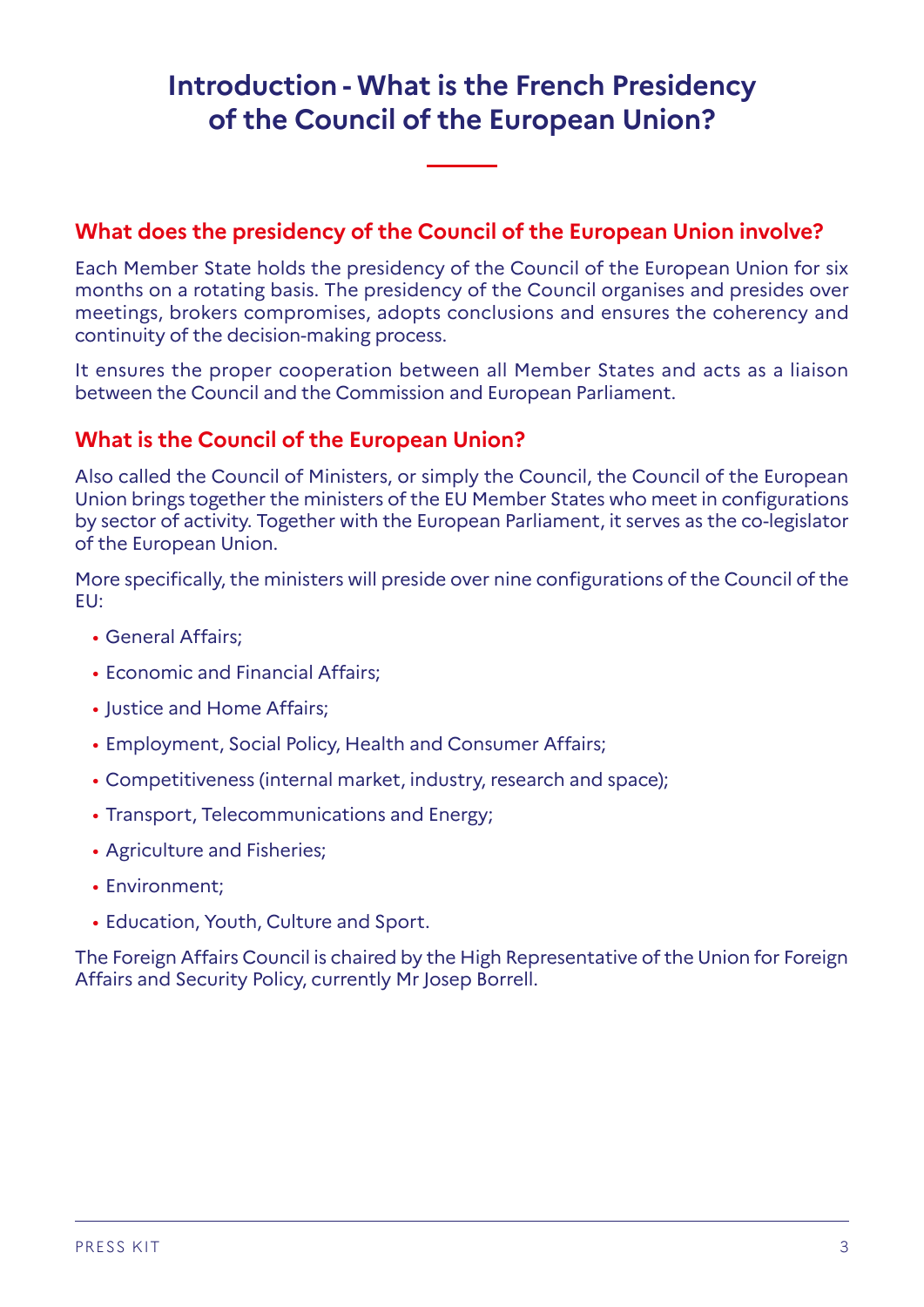### **Topics to be discussed**

### **Sports and Sustainable Development Goals in Childhood: Societal issues regarding appropriate physical activities Ministerial conference at UNESCO House on 7 and 8 February 2022.**

As the first years of childhood and adolescence are crucial to socialisation, physical activity and sport adapted to the different stages of youth development contribute to young people's full development and balance with regard to the sustainable development objectives.



© Monkeybusinessimages/ iStock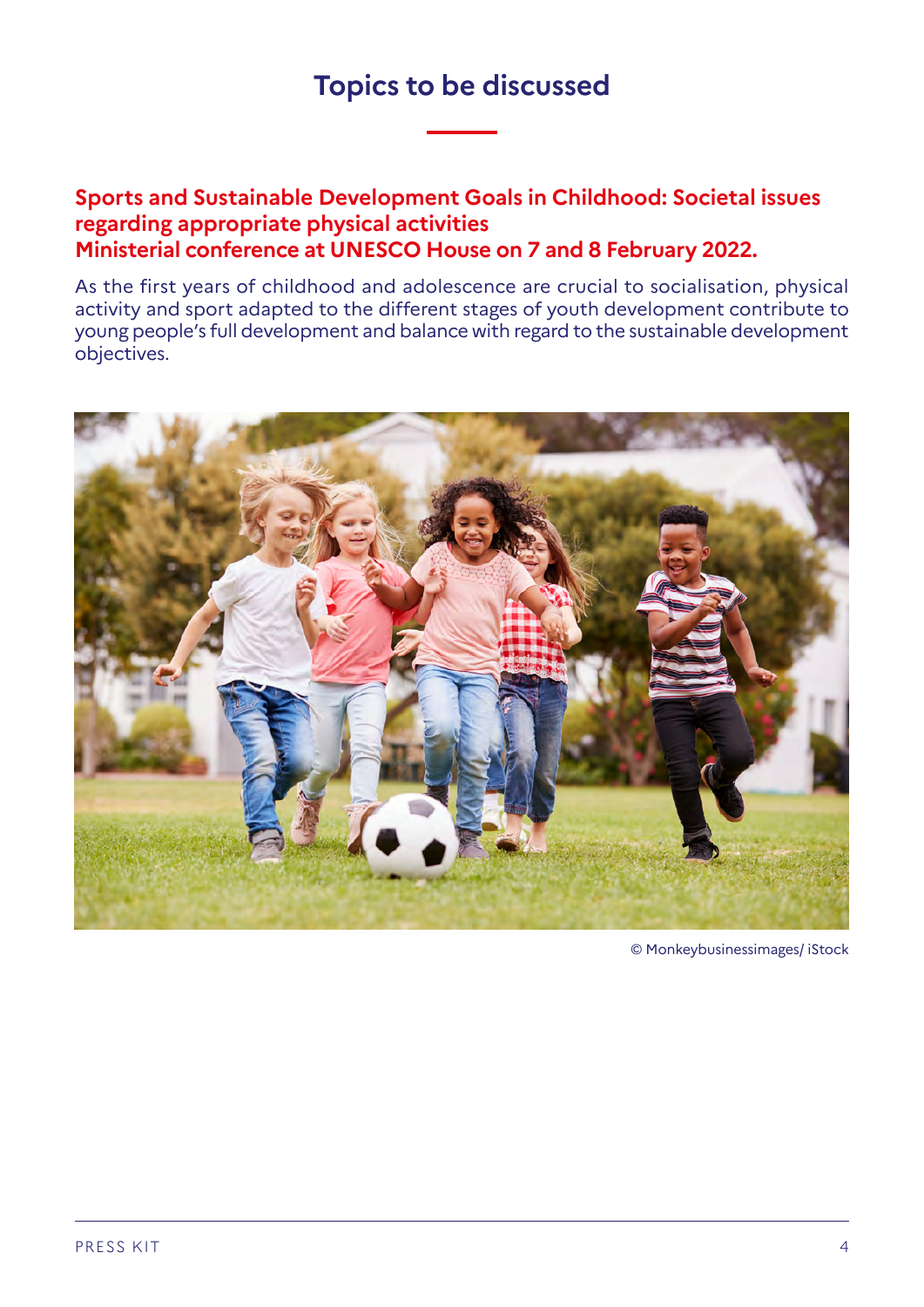### **A MINISTERIAL CONFERENCE IN TRIO FORMAT**

Which physical activities and sports should be prioritised according to the age of the child or adolescent in order to support their physical, social, cognitive and civic development? How do physical activities and sport practised by children and adolescents contribute in their assimilation of sustainable development goals? How can more awareness be raised in this context about security and environmental protection issues? What are the levers for action at European level?

All these topics will be discussed during the ministerial conference which will be held on 7 and 8 February 2022 at UNESCO House in Paris. Experts, sportspeople and representatives of the European sports movement, both practitioners and decision-makers, will discuss best practices and the role of physical activity and sports in the different stages of child development in terms of health, physical integrity and sustainable development education. The goal? To use this collective discussion as a springboard for developing efficient and pro-active European public policies.



© Imgorthand/ iStock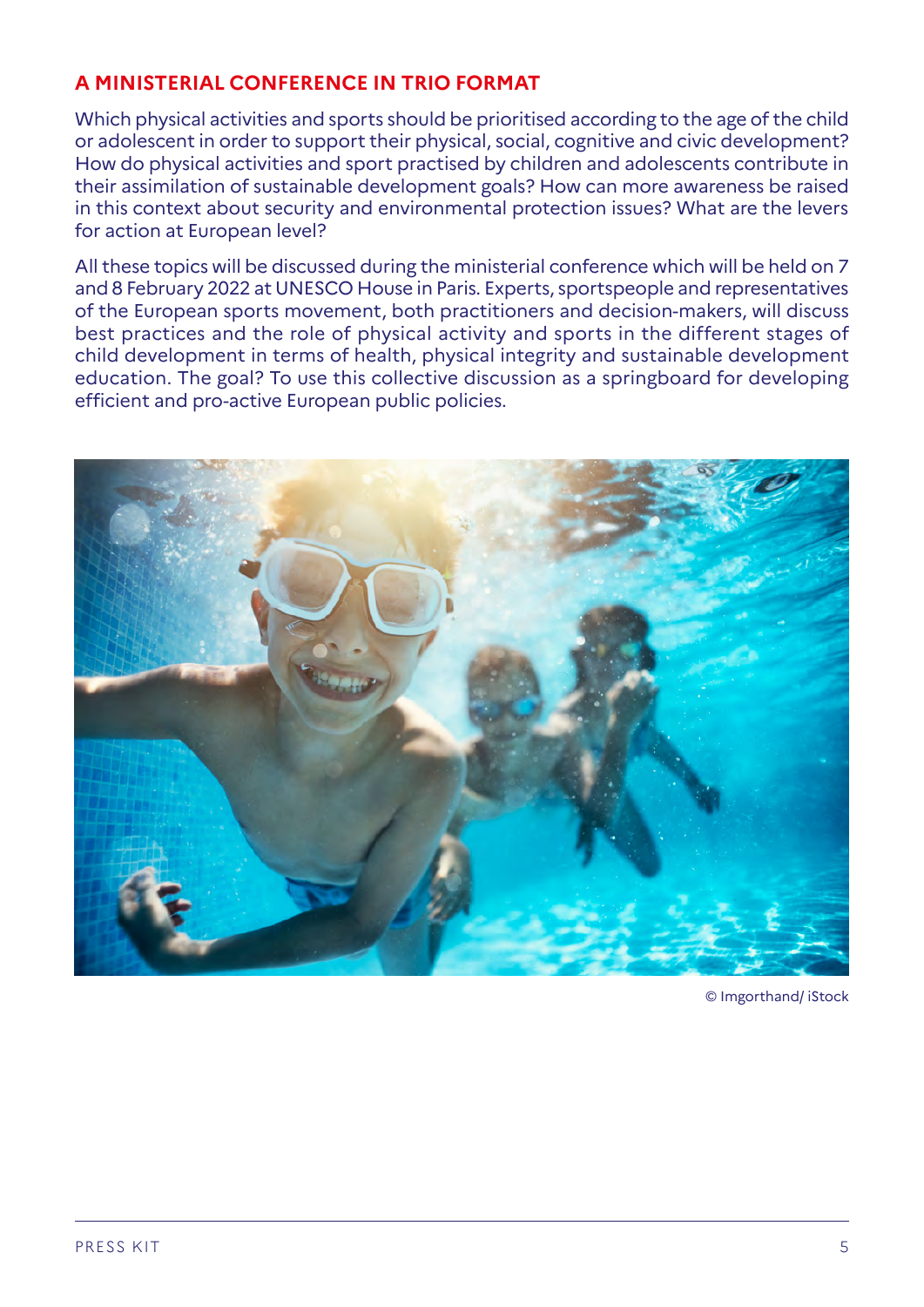#### **TAKING STOCK AND ASSESSING BEST PRACTICES**

With this aim, the conference will be held in three main parts. First, participants will lay out the issues of physical and motor activity that are adapted to the different stages of childhood (early childhood to adolescence) as regards the acquisition of fundamental concepts for the individual's life: the relationship with oneself (concepts of motor-skills, physical and mental health, bodily integrity and safety) and with others (the major issues of diversity, gender equality and other social skills required for societal life), as well as the relationship with the environment (sustainable development education).



**80 <b>Percentage of the world's adolescent population**<br>that is insufficiently physically active, according to<br>the World Health Organization. **that is insufficiently physically active, according to the World Health Organization.**

In the second part of the conference, after they present a broad overview of the underlying issues, representatives of universities, the European sports movement and international organisations will proceed to analyse the situation and European actions in this field.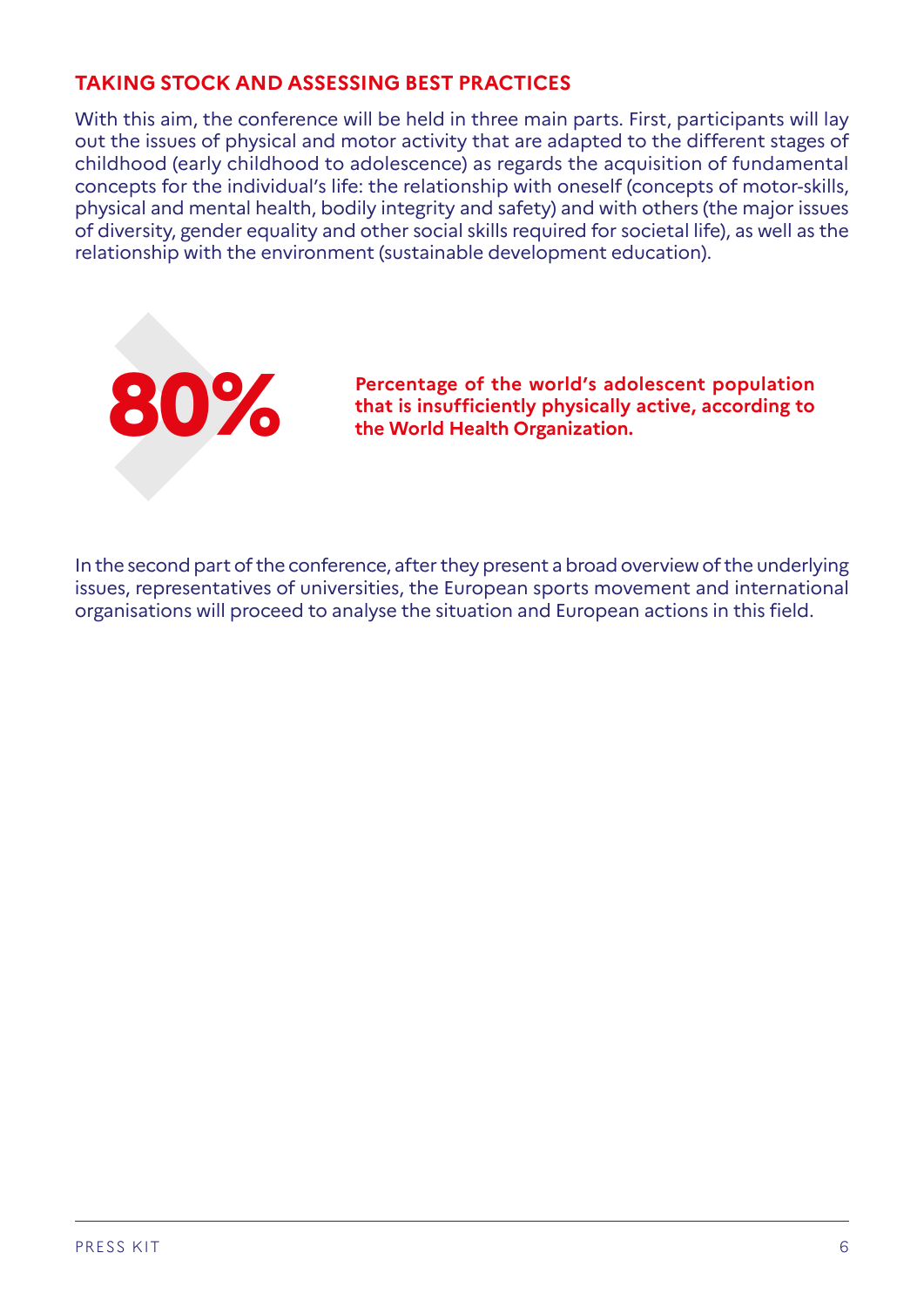#### **PLANS FOR ACTION AT EUROPEAN LEVEL**

The third and last part of the conference will be aimed at the plans for action at European level. Alongside several existing initiatives in the Member States, this discussion will enable participants to envisage a common approach at European level and to foster a political and operational dynamic around acquiring fundamental motor-skills at the youngest age possible, thanks to physical activity and sports adapted to all groups.



© GrapeImages/ iStock

Find all the information on our sports events here: [sports.gouv.fr/pfue2022](https://www.sports.gouv.fr/accueil-du-site/zoom-sur/pfue2022)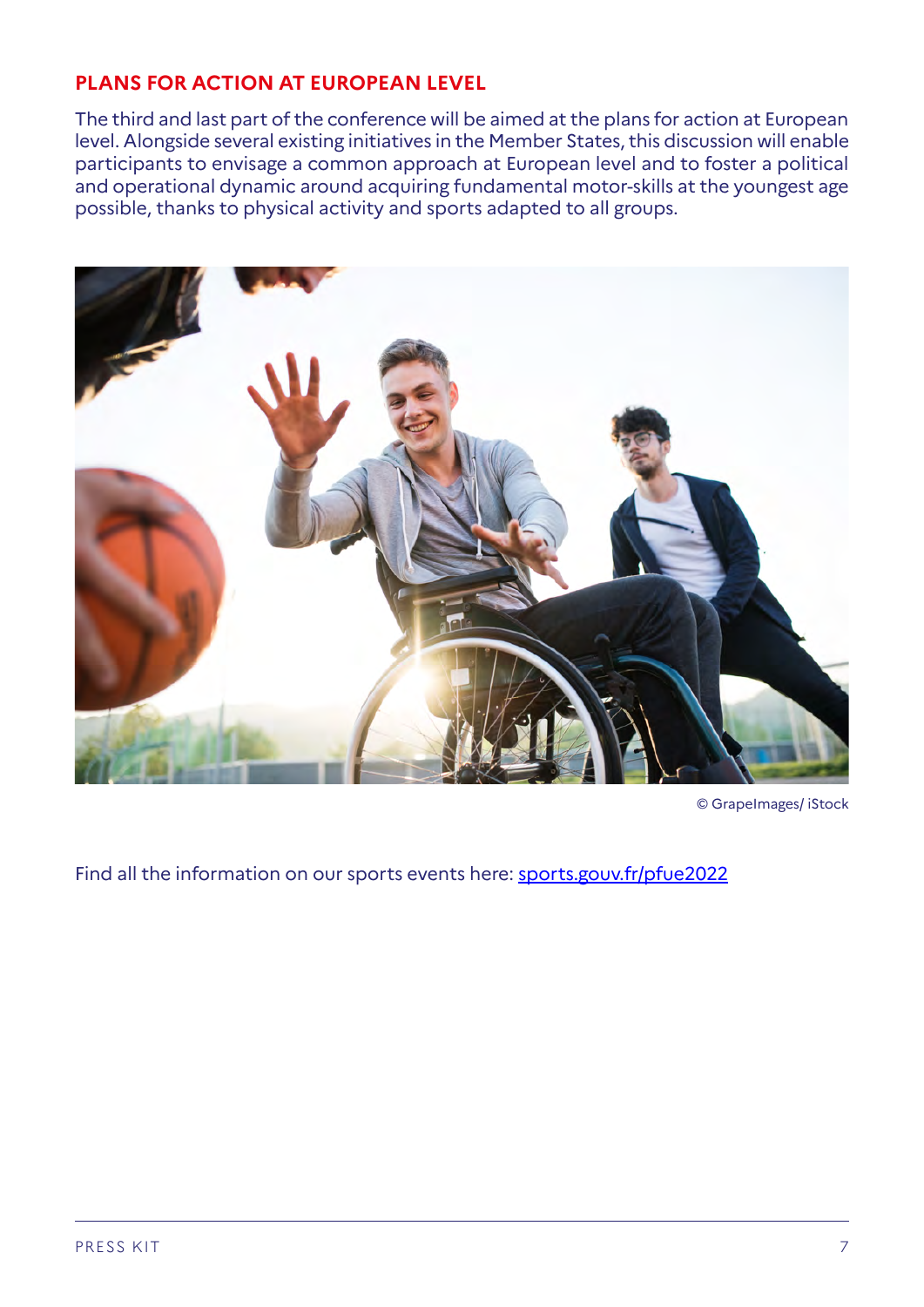### **Programme**



#### **INTRODUCTION**

### **2:30 p.m. - 2:55 p.m. INTRODUCTION** • **Roxana Maracineanu**, Minister Delegate for Sport • **Anders Ygeman**, Swedish Minister for Integration and Migration, responsible for sport (video) • **Filip Neusser**, Head of the Czech National Sports Agency • **Xing Qu**, Deputy Director-General of UNESCO

#### **2:55 p.m. - 3 p.m. PRESENTATION OF THE PROGRAMME AND GENERAL GOALS OF THE CONFERENCE**

#### **SESSION 1 – SPORT FROM A VERY YOUNG AGE: WAYS OF CONTRIBUTING TO SUSTAINABLE DEVELOPMENT GOALS**

#### **3 p.m. - 4:15 p.m SPORT AND THE RELATIONSHIP WITH ONESELF**

What are the challenges surrounding sport and physical activities that are adapted to childhood for the development of fundamental concepts for the individual's life (physical and mental health, integrity, autonomy, cognitive skills)?

- **Joseph Gandrieau**, PhD candidate and specialist in Physical Literacy at the University of Lille
- **Mauro Antonini**, proponent of water competency
- **Gérard Perreau-Bezouille**, Chairman of the Fédération Française des Clubs Omnisports (FFCO)
- **Béatrice Quaglio**, programmes officer at the Stade Montois
- **Antti Blom**, director of the Finnish programme *Schools on the Move*
- **Jon Salminen**, teacher *Schools on the Move* programme

Key speaker: **Justine Hénin**, former tennis world No. 1 and consultant for Discovery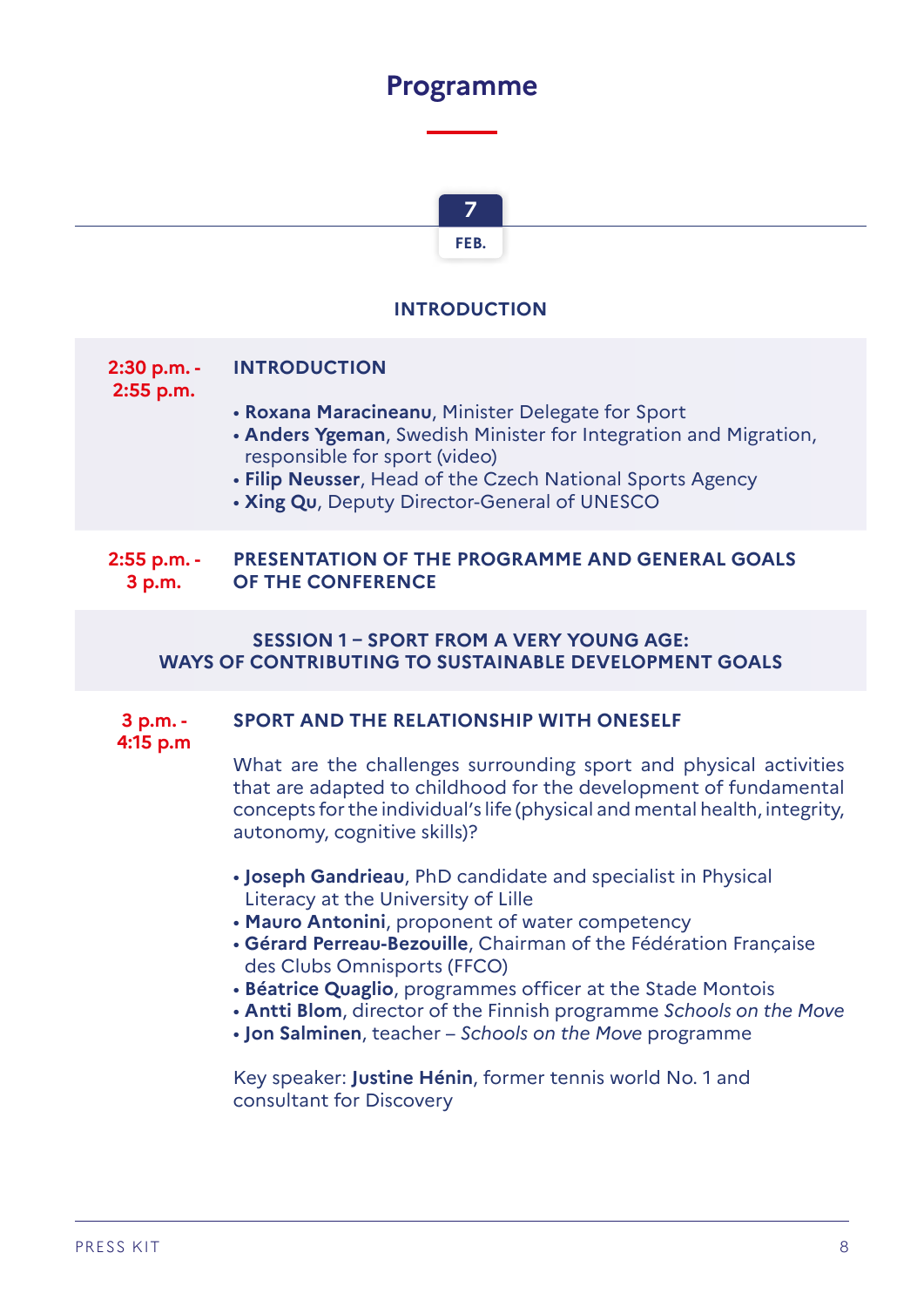| 4:20 p.m. -<br>5:35 p.m. | <b>SPORT AND RELATIONSHIPS WITH OTHERS</b>                                                                                                                                                                                                                                                                                                                                                                                                                                                                                                                                                                                                     |
|--------------------------|------------------------------------------------------------------------------------------------------------------------------------------------------------------------------------------------------------------------------------------------------------------------------------------------------------------------------------------------------------------------------------------------------------------------------------------------------------------------------------------------------------------------------------------------------------------------------------------------------------------------------------------------|
|                          | How can practising sport from a young age help children to acquire<br>the essential societal values and skills for building a harmonious<br>society (teaching social diversity, inclusion and gender equality)?                                                                                                                                                                                                                                                                                                                                                                                                                                |
|                          | • Cécile Ottogalli-Mazzacavallo, University of Lyon 1<br>• Omar Zanna, lecturer of sociology at the Université du Maine<br>• Isabel Albar, acting teaching inspector<br>• Marie-Hermine de Montangon, officer for the programme for<br>France at Play International and Henri Lelorrain, educational<br>adviser, Play International.<br>. Jitske Visser, Dutch IPC Athletes' Council Chairperson and<br><b>Wheelchair Basketball Player</b><br>Key speaker: Sarah Ourahmoune, silver medalist in boxing at the Rio<br>Olympic Games, Vice-President of the French National Olympic and<br>Sports Committee and of the French Boxing Federation |
| 5:45 p.m. -<br>7 p.m.    | <b>TRANSPORT FROM THE HOTEL TO THE EVENT LOCATION</b><br><b>FOR SPEAKERS</b>                                                                                                                                                                                                                                                                                                                                                                                                                                                                                                                                                                   |
| 7:30 p.m. -<br>11 p.m.   | <b>DINNER FOR THE SPEAKERS ON SITE</b>                                                                                                                                                                                                                                                                                                                                                                                                                                                                                                                                                                                                         |

|                           | 8                                                                                                                                                                                                                                                                                                                                                                                                    |
|---------------------------|------------------------------------------------------------------------------------------------------------------------------------------------------------------------------------------------------------------------------------------------------------------------------------------------------------------------------------------------------------------------------------------------------|
|                           | FEB.                                                                                                                                                                                                                                                                                                                                                                                                 |
| $9a.m. -$<br>$10:15$ a.m. | <b>SPORT AND ENVIRONMENTAL CHALLENGES</b>                                                                                                                                                                                                                                                                                                                                                            |
|                           | Exercise and sport brings young people into contact with natural<br>environments. Given the emergency situation caused by climate<br>degradation, could it be an ideal channel for making children and<br>adolescents more aware of environmental protection?                                                                                                                                        |
|                           | • Georgina Grenon, Paris 2024 Olympic and Paralympic Games,<br>Director for environmental excellence<br>. Christophe Schnitzler, lecturer at the University of Strasbourg<br>. Noël Doyle, representative of Leave no trace<br>• Nicolas Vandenelsken, founder of the project GreeNicoTour<br>• Ywann Dupré, representative of the Erasmus+ project Rowing, an<br>outdoor sport for education (ROSE) |
|                           | Key speaker: Pierre Vaultier, two-time Olympic Gold Champion<br>snowboarder and co-founder of the organisation Tree2Forest                                                                                                                                                                                                                                                                           |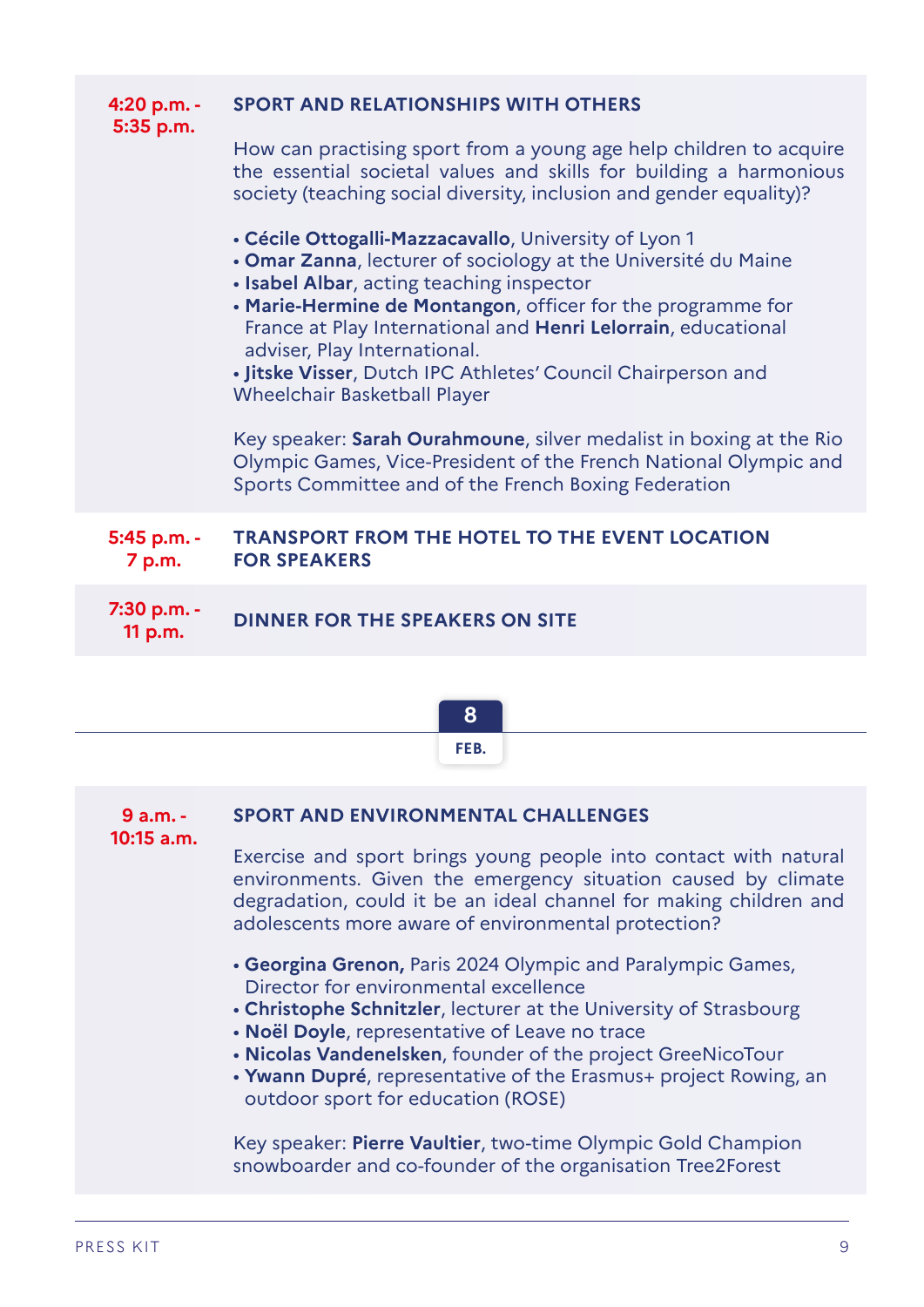### **PART 2 – WHAT IS THE REALITY TODAY IN EUROPE?**

| $10:20$ a.m. -<br>$11:35$ a.m.                                          | <b>ANALYSIS OF THE SITUATION AND PRACTICES WITHIN THE EU</b>                                                                                                                                                                                                                                                                                                                                                                                      |  |
|-------------------------------------------------------------------------|---------------------------------------------------------------------------------------------------------------------------------------------------------------------------------------------------------------------------------------------------------------------------------------------------------------------------------------------------------------------------------------------------------------------------------------------------|--|
|                                                                         | Are physical activity and sport given adequate consideration in<br>childhood? Are some sports or sporting practices more adapted<br>to children of specific ages? What measures and best practices can<br>currently be observed within the European Union?                                                                                                                                                                                        |  |
|                                                                         | . John Humphreys, representative of the European Network for<br><b>Studies in Sport Sciences (EN3S)</b><br>• Dr João Breda, Special Adviser, WHO Regional Office for Europe,<br>and former Programme Manager for Nutrition, Physical activity and<br>Obesity<br>• Hrvoje Custonja, Secretary General of the International Sport<br><b>School Federation (ISF)</b><br>. Mike McClure, Chairman of the European Network of Outdoor Sports<br>(ENOS) |  |
| <b>PART 3 AND CONCLUSIONS - WHAT IS OUR COMMON AMBITION FOR EUROPE?</b> |                                                                                                                                                                                                                                                                                                                                                                                                                                                   |  |
| 11:40 a.m. -<br>1 p.m.                                                  | What are the levers for action at EU level and perspectives for potential<br>cooperation between Member States to promote the introduction<br>of physical activity and sport that is best adapted to the needs and<br>schedules of children in step with their development? What are the<br>children's own expectations?                                                                                                                          |  |
|                                                                         | . Philipp Müller-Wirth, Chief of the Sport Section, UNESCO<br>. Floor van Houdt, Head of the Sport Unit at the European<br>Commission<br>. Rose-Marie Repond, member and former president of the                                                                                                                                                                                                                                                  |  |
|                                                                         | <b>European Physical Education Association</b><br>. Iva Gilbo, ENGSO Youth (EUropean Non-Governmental Sports<br>Organisation)                                                                                                                                                                                                                                                                                                                     |  |
|                                                                         | Key speaker: Youri Djorkaeff, Chief Executive Officer of FIFA                                                                                                                                                                                                                                                                                                                                                                                     |  |
|                                                                         | Conclusion: Roxana Maracineanu, Minister Delegate for Sport                                                                                                                                                                                                                                                                                                                                                                                       |  |
| 1 p.m. -<br>$1:30$ p.m.                                                 | <b>PRESS CONFERENCE</b>                                                                                                                                                                                                                                                                                                                                                                                                                           |  |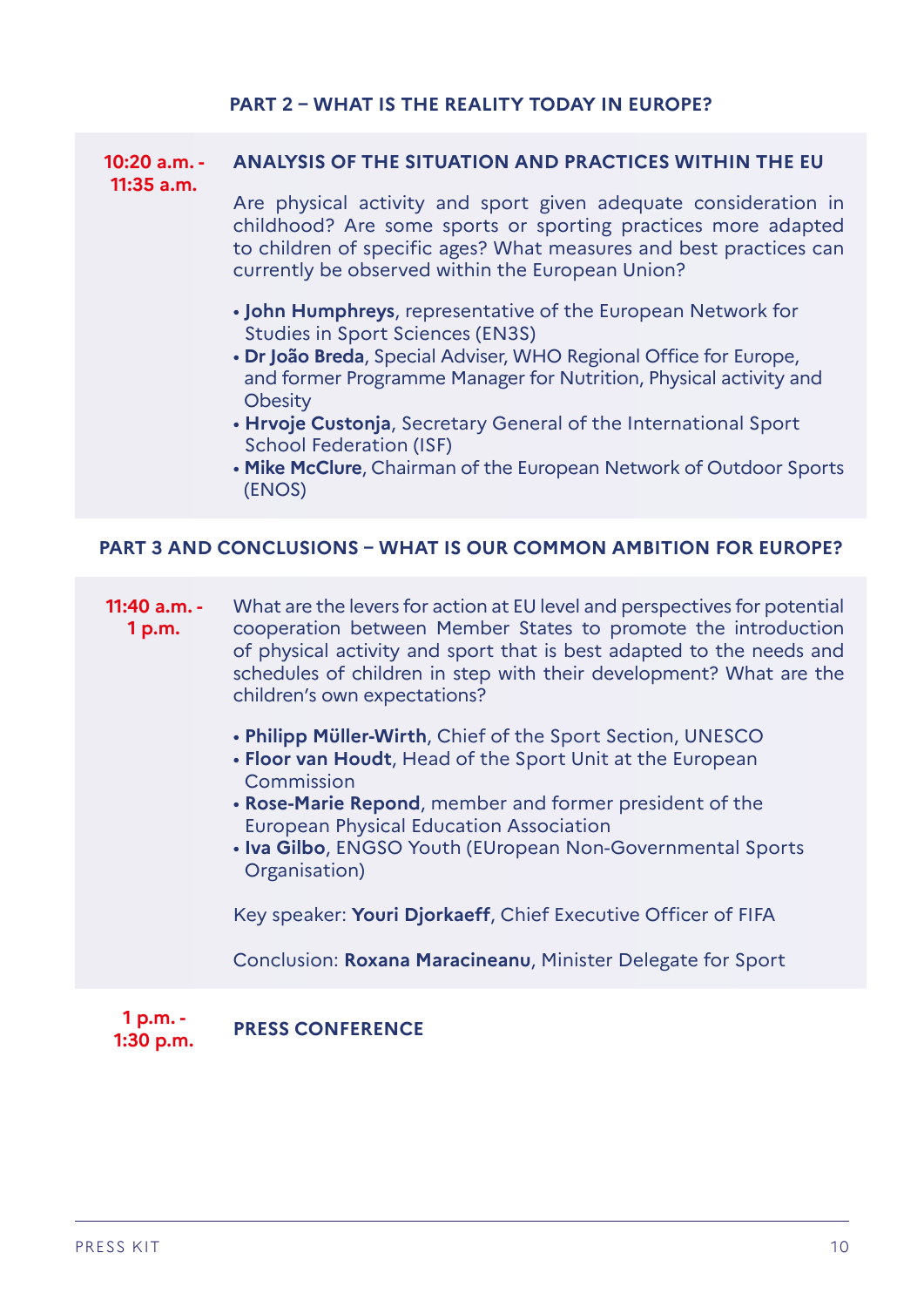# **Participants**

- **• Roxana Maracineanu**, Minister Delegate for Sport
- **• Xing Qu**, Deputy Director-General of UNESCO
- **• Filip Neusser**, Head of the Czech National Sports Agency
- **• Anders Ygeman**, Swedish Minister for Integration and Migration, responsible for sport, via videoconference
- **• Mauro Antonini**, proponent of water competency
- **• Gérard Perreau-Bezouille**, President of the Fédération Française des Clubs Omnisports
- **• Béatrice Quaglio**, Development Officer at Stade Montois, user of the LÜ platform
- **• Joseph Gandrieau**, PhD student specialising in Physical Literacy at the University of Lille
- **• Antti Blom**, Director of the Finnish programme Schools on the Move and **Jon Salminen**, Jyväskylä city
- **• Jitske Visser**, Dutch wheelchair basketball player
- **• Henri Lelorrain**, educational adviser, Play International and **Marie-Hermine de Montangon**, officer for the programme for France at Play International
- **• Cécile Ottogalli-Mazzacavallo**, lecturer and researcher at Claude Bernard University Lyon 1, head of the Master's degree programme EGAL'APS combining the science and technology of physical and sporting activities with gender studies
- **• Omar Zanna**, lecturer of sociology at the Université du Maine and **Isabel Albar**, acting teaching inspector
- **• Christophe Schnitzler**, lecturer and member of the "Sport and Social Sciences" research unit at the University of Strasbourg, specialised in the subject of health education through physical activity
- **• Noël Doyle**, representative of Leave No Trace
- **• Nicolas Vandenelsken**, founder of the project GreeNicoTour
- **• Georgina Grenon**, Paris 2024 Olympic and Paralympic Games, Director for environmental excellence
- **• Mike McClure**, Chairman of the European Network of Outdoor Sports (ENOS)
- **• Hrvoje Custonja**, Secretary General of the International School Sport Federation
- **• John Humphreys**, representative of the European Network for Studies in Sport Sciences (EN3S)
- **• Dr João Breda**, Special Adviser, WHO Regional Office for Europe, and former Programme Manager for Nutrition, Physical activity and Obesity
- **• Philipp Müller-Wirth**, Chief of the Sport Section, UNESCO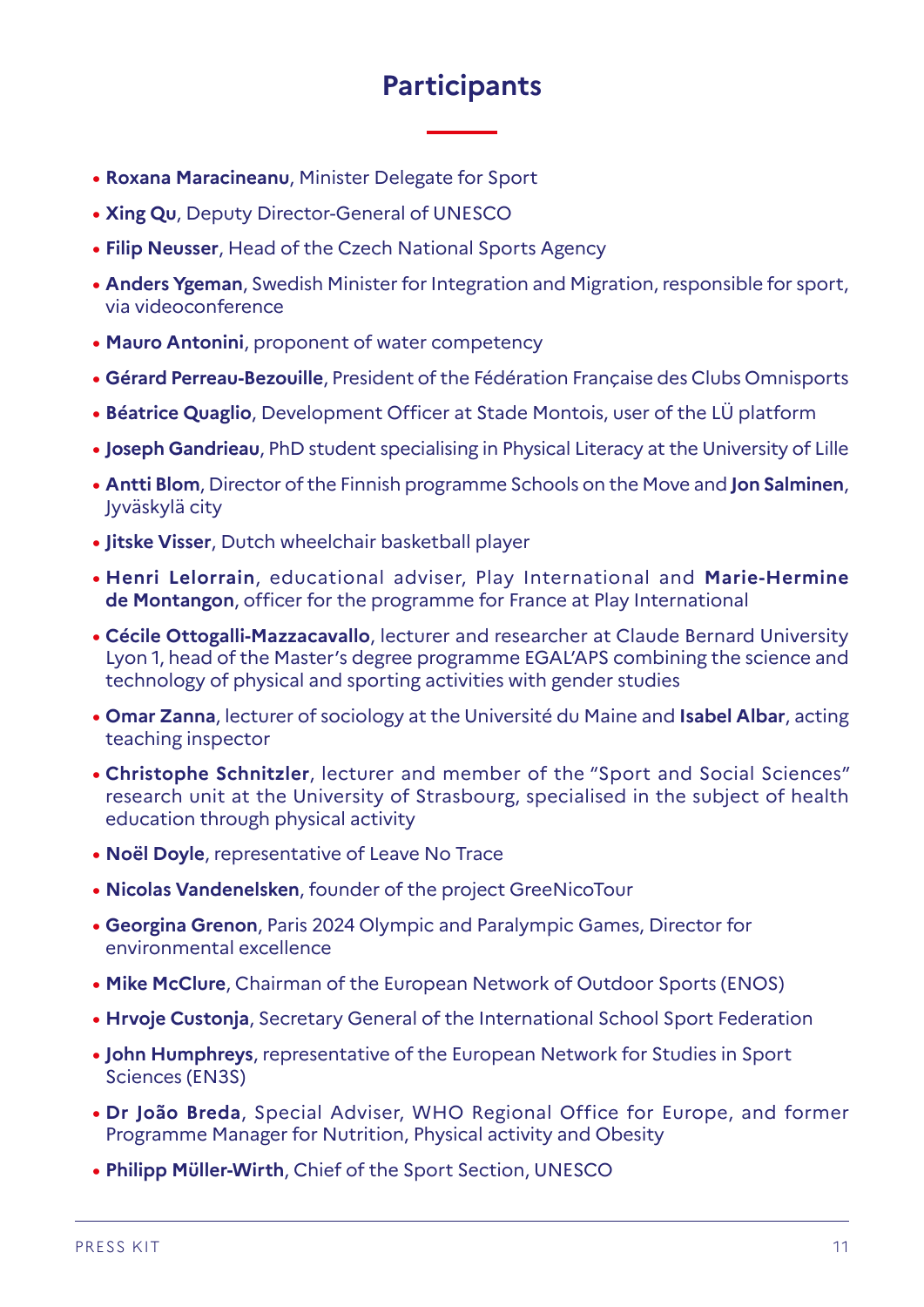- **• Floor van Houdt**, Head of the Sport Unit at the European Commission
- **• Ugné Chmeliauskaité**, Chair of ENGSO Youth
- **• Rose-Marie Repond**, member and former president of the European Physical Education Association
- **• Justine Hénin**, former world No. 1 tennis player with 43 titles including 7 Grand Slam titles, and current consultant for Discovery
- **• Sarah Ourahmoune**, silver medalist in boxing at the Rio Olympic Games, Vice-President of the French National Olympic and Sports Committee and the French Boxing Federation
- **• Pierre Vaultier**, two-time Olympic Gold Champion snowboarder and co-founder of the organisation Tree2Forest
- **• Youri Djorkaeff**, World Cup winner and FIFA CEO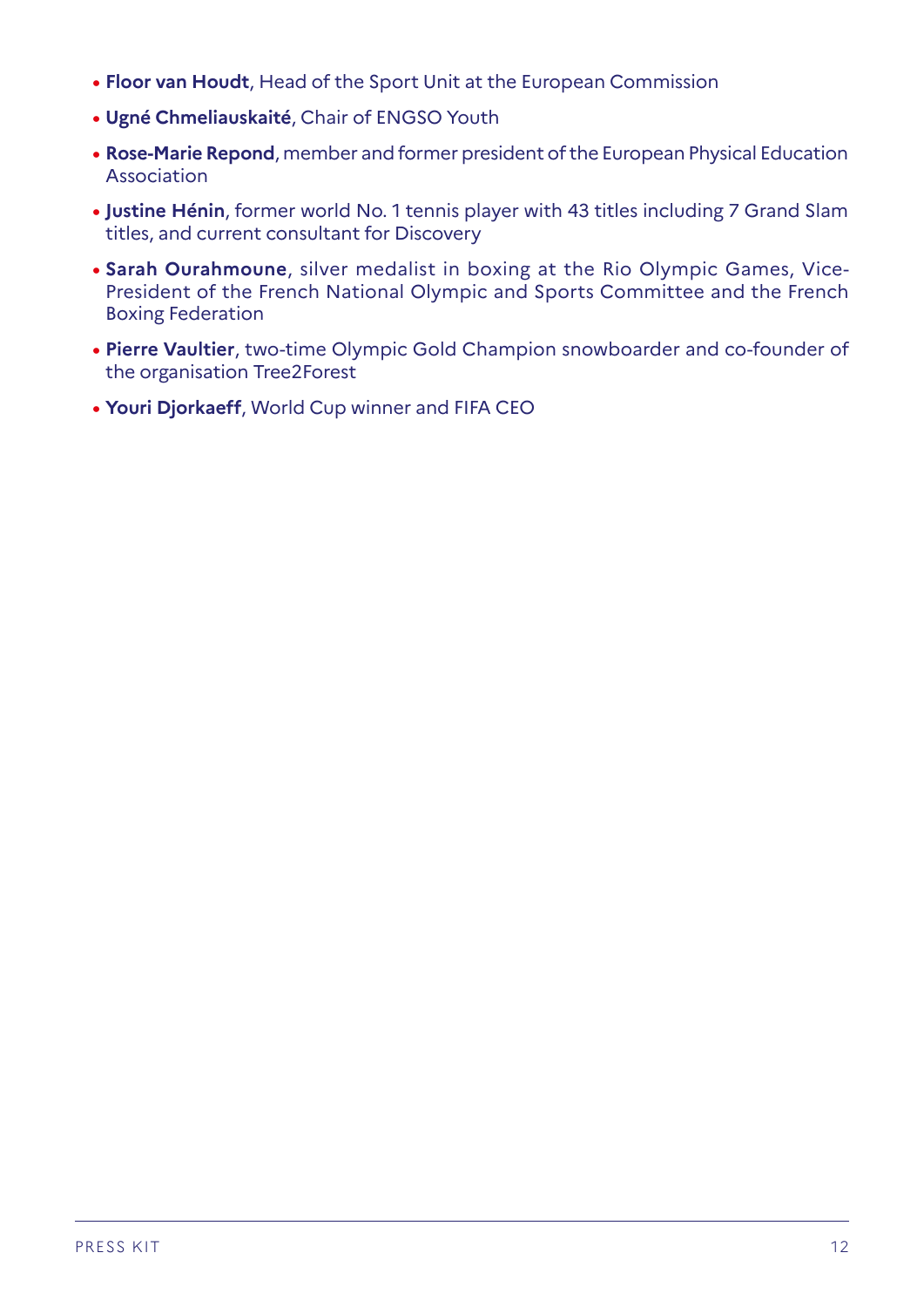## **The city and venue for the meeting**

Paris is a multifaceted city that is at once eternal and innovative. Its exceptional architectural and cultural heritage win over millions of visitors each year, who come eager to sample the unique Parisian way of life.

A global centre for fashion, gastronomy and shopping, the city is brimming with events and new projects including busily preparing to host the Paris 2024 Olympic and Paralympic Games.

The Eiffel Tower, Notre-Dame Cathedral, Sacré-Cœur and the Arc de Triomphe are just a few of the French capital's iconic monuments and tourist favourites. The city also abounds with a wide variety of sites to experience culture, such as the Musée d'Orsay, the Arab World Institute, the Philharmonie de Paris, the Fondation Louis Vuitton and the Louvre Museum, which welcomes over nine million visitors each year. The capital attracts major projects and new experiences which continually bolster its allure, as attested by the recent openings of the Bourse de Commerce - Pinault Collection, the new Samaritaine, the Atelier des Lumières, and soon Chanel's Manufacture de la Mode.

From the Marais and Montmartre to the Latin quarter, the city's neighbourhoods each boast a unique atmosphere waiting to be discovered among its quaint boutiques, its art galleries and its café terraces.

This conference will take place at UNESCO House. Founded in 1945, the United Nations Educational, Scientific and Cultural Organization seeks to build peace through international cooperation in the fields of education, sciences and culture. UNESCO's programmes contribute to the achievement of the Sustainable Development Goals defined in the 2030 Agenda, adopted by the UN General Assembly in 2015.